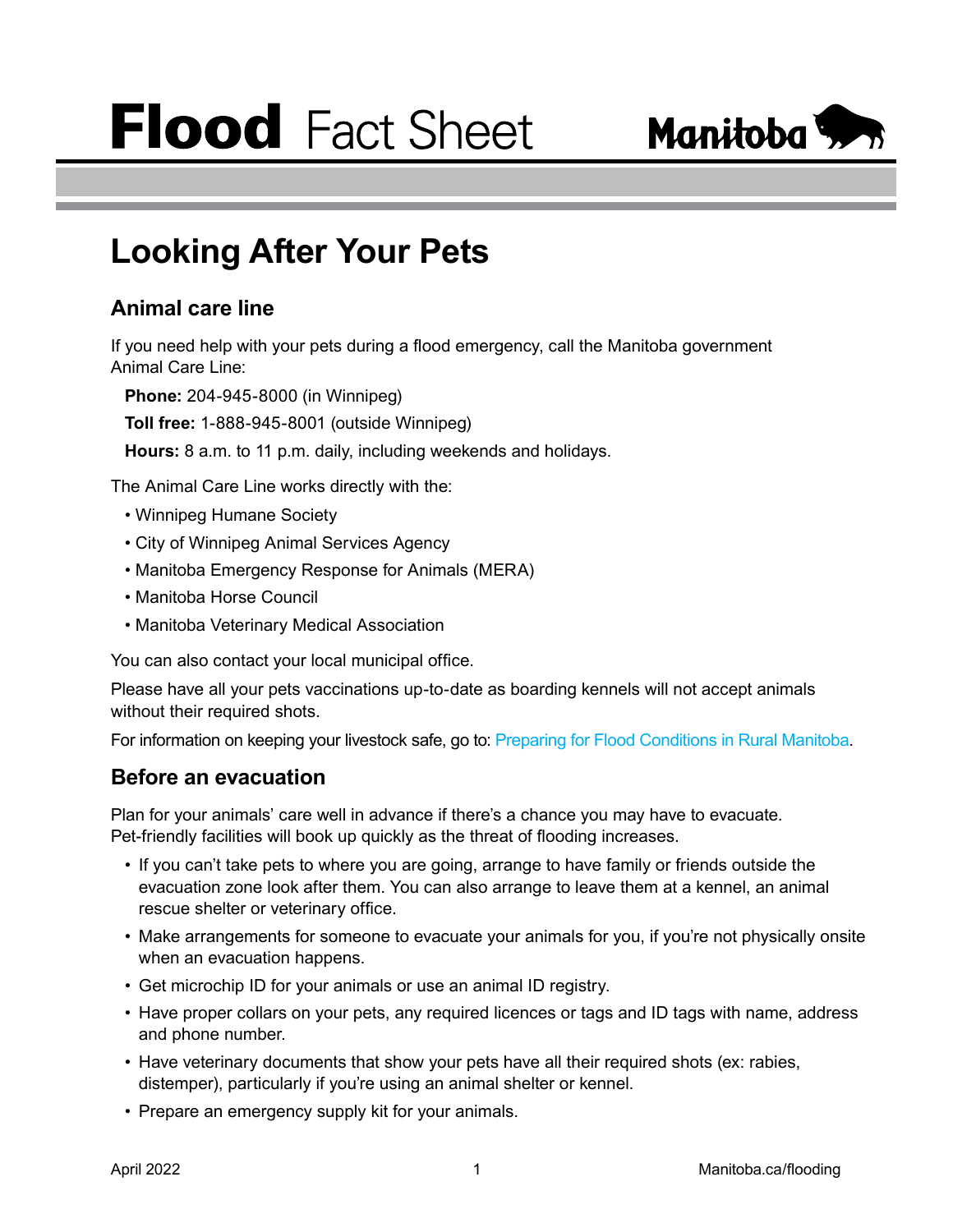# **During an evacuation**

- When moving pets, ensure they are in a proper carriers or containers and that they have access to food and emergency care.
- Keep proper animal control equipment with your pet (ex: leads or leashes). Keep pets restrained at all times if you take them out of the evacuated areas. Unfamiliar surroundings, noises and smells can cause them to act out or run away.
- If you can't take your animals with you, put up posters on houses, barns, gateposts and public maps for rescuers giving information about the kind, number and location of the animals that have been left behind. Leave enough food and water for at least three to seven days.
- Leave them in an elevated area that has no risk of electrocution (ex: top floor of a house or loft of a barn or shed) if there is some low-level flooding.
- If you must leave your animals behind, call the Animal Care Line and let them know there are animals on the evacuated site and where to get in contact with you.
- Register your animals' information with the Winnipeg Humane Society data base by calling 204-982-2021 (in Winnipeg).

## **Emergency supply kit for animals**

All animals should wear identification (ex: collars, harnesses or halters with tags, microchips, tattoos, brands). Identification should include:

- owner's name and home address
- owner's emergency address and phone number
- special needs or medication
- or a contact number to get the above information

The carriers you use and supplies you pack should also be labelled with the above information.

- Pack enough fresh water and food (ex: dry kibble, canned food, hay grain, seed), can opener if packing canned food, toys and treats for at least one week.
- Pack extra food and water bowls. Spill-proof containers work best.
- Pack blankets or other covers to keep animals warm, covers for cages, jackets and animal bedding (ex: straw, shavings, towels).
- Pack any heating devices that might be needed (ex: heat lamps for birds).
- Pack restraints for your animals (ex: leashes, collars, halters, ropes).
- Pack a week's supply of any medication your animals need, with clear instructions in case someone else is caring for them.
- Pack sedation for animals that may need it to be moved. Talk to your veterinarian about this.
- Pack at least one week's supplies to clean up after animals (ex: paper towels, scoops, disposal bags, disinfectant, cat litter, litter box).
- Pack a current copy of vet records with contact information for your veterinarian and a copy of the ID for all your animals.